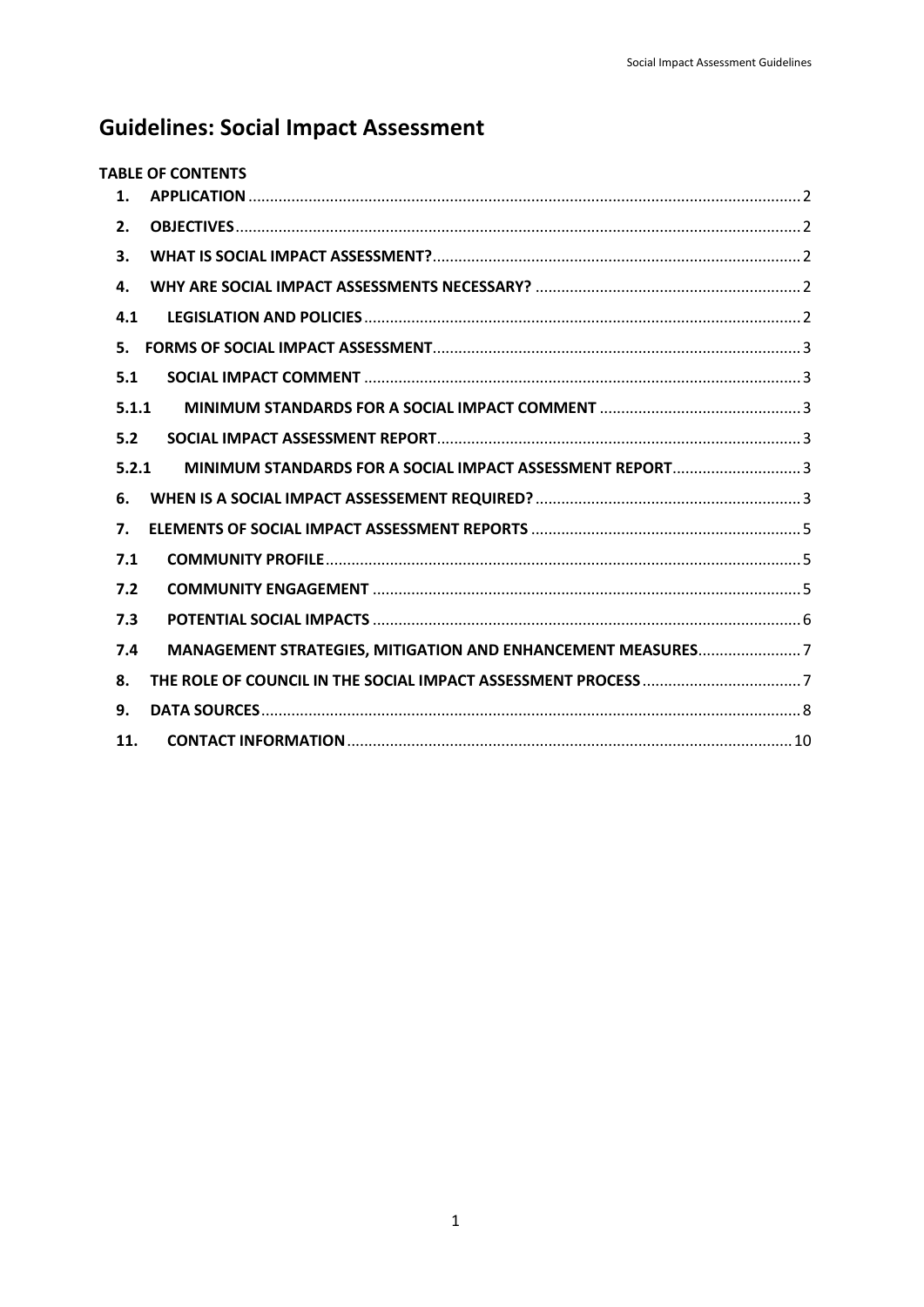### <span id="page-1-0"></span>**1. APPLICATION**

These guidelines are relevant for applicants preparing a Development Application identified [Table 1:](#page-3-0)  [Development Type and Social Impact Assessment Form](#page-3-0) within the Cessnock Local Government Area.

### <span id="page-1-1"></span>**2. OBJECTIVES**

- To provide a clear, consistent and rigorous framework to identify, analyse and manage potential and actual social impacts of planning proposals or development applications.
- To improve development outcomes by the early identification of potential and actual social impacts.
- To manage or mitigate negative social impacts and enhance positive social impacts of development.
- To encourage meaningful, equitable and effective community engagement that informs social impact assessments and management strategies, mitigation and enhancement measures.
- To consider the social impacts of planning proposals or development applications in Council's decision making processes.

#### <span id="page-1-2"></span>**3. WHAT IS SOCIAL IMPACT ASSESSMENT?**

Social impacts are the consequences of actions on groups of people and on society. Social impacts can be positive or negative. Social impact assessment is the identification and appraisal of likely social impacts, whether intended or unintended, short or long term, of a proposed event such as a projects, a development, or a policy<sup>1</sup>.

#### <span id="page-1-3"></span>**4. WHY ARE SOCIAL IMPACT ASSESSMENTS NECESSARY?**

Undertaking a Social Impact Assessment assists the proponent to identify and understand the potential and actual social impacts associated with a proposed development and provides an opportunity to manage or mitigate negative social impacts and enhance positive social impacts prior to Council determination.

The preparation of a Social Impact Assessment Report assists Council to assess the social impacts that will likely occur as a result of a planning proposal or development application and whether community wellbeing will be negatively impacted.

### <span id="page-1-4"></span>**4.1 LEGISLATION AND POLICIES**

Council has a statutory obligation under the provisions of Section 4.15 of the *Environmental Planning and Assessment Act 1979* to consider:

- The likely impacts of a proposed development (submitted via a development application), including environmental impacts on both the natural and built environments, and social and economic impacts in the locality, and
- The public interest.

 $\overline{\phantom{a}}$ 

The *Local Government Act 1993* Section 8A sets out guiding principles for councils and includes recognising diverse local community needs and interests, the consideration of social justice principles and the effects of actions on future generations and transparent decision-making.

<sup>&</sup>lt;sup>1</sup> Ziller, A. (2021), Social Impact Assessment: the good, the bad and the unbelievable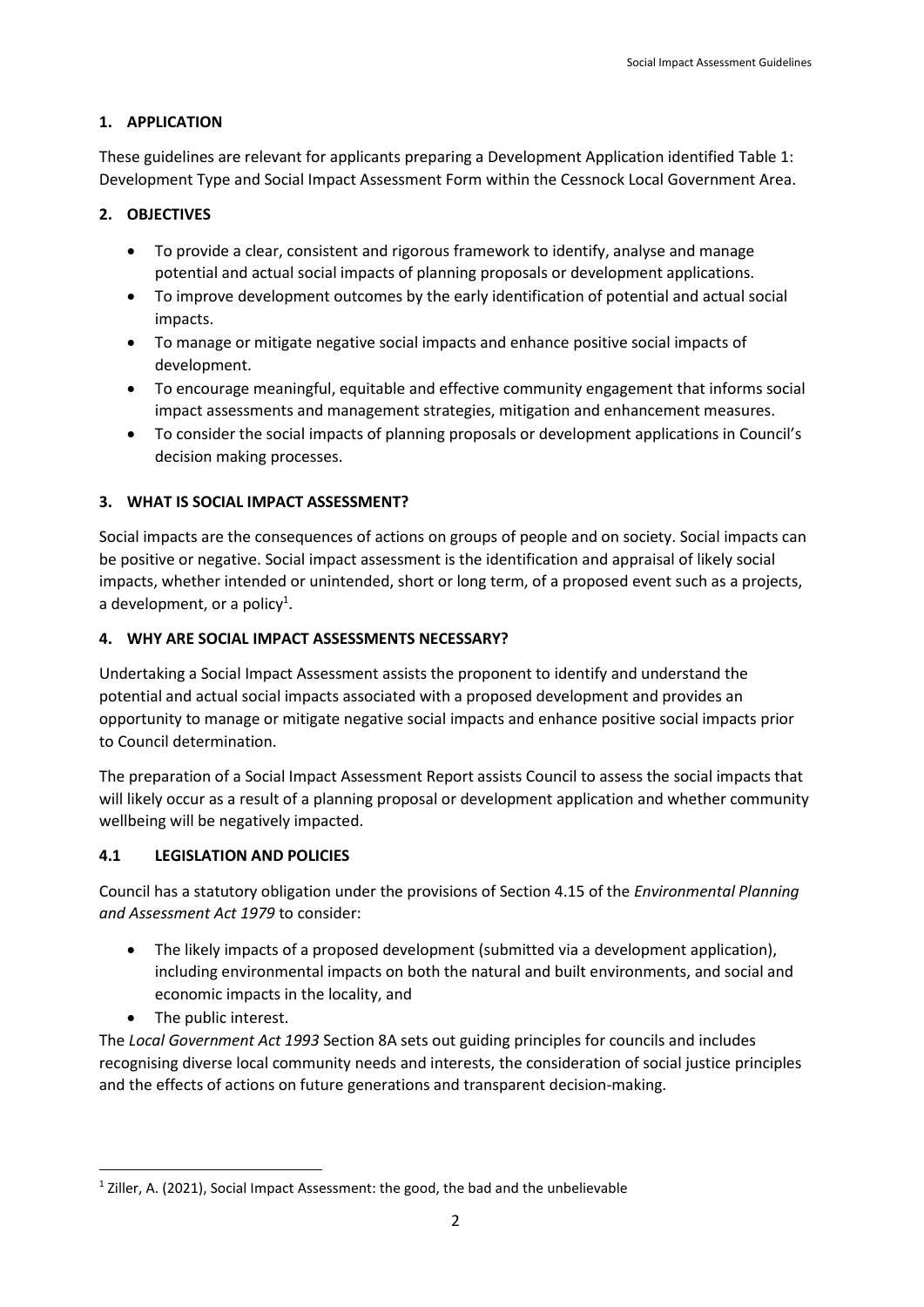Relevant Commonwealth legislation, along with NSW legislation including State Environmental Planning Policies is required to be considered in the development of relevant Social Impact Assessments.

#### <span id="page-2-0"></span>**5. FORMS OF SOCIAL IMPACT ASSESSMENT**

#### <span id="page-2-1"></span>**5.1 SOCIAL IMPACT COMMENT**

A Social Impact Comment is a basic level assessment that considers and addresses the positive and negative implications associated with a development application.

#### <span id="page-2-2"></span>**5.1.1 MINIMUM STANDARDS FOR A SOCIAL IMPACT COMMENT**

A Social Impact Comment can be incorporated in a Statement of Environmental Effects and must include:

- A brief description of how the proposed development will impact the local area.
- Details of any community engagement undertaken and feedback received.
- A list and description of potential social (including crime) impacts, both positive and negative.
- A plan of how identified impacts will be managed, mitigated or enhanced.

#### <span id="page-2-3"></span>**5.2 SOCIAL IMPACT ASSESSMENT REPORT**

A Social Impact Assessment is required to identify, analyse and manage potential and actual social impacts (positive, negative, perceived and cumulative) associated with a proposed development.

A Social Impact Assessment is required to be a standalone report accompanying the submitted development application. The Social Impact Assessment Report is required to be prepared by a suitably qualified and experienced person and must detail the credentials of the person responsible for its preparation. The Social Impact Assessment Report must contain sufficient information for Council to make a decision.

### <span id="page-2-4"></span>**5.2.1 MINIMUM STANDARDS FOR A SOCIAL IMPACT ASSESSMENT REPORT**

A Social Impact Assessment must include the following level of information and analysis:

- A brief description of the proposal.
- A community profile which presents baseline demographic data.
- Audit and mapping of social infrastructure (if applicable).
- A description of the community that will be affected by the proposal.
- Community engagement methodology and findings.
- A description and analysis of potential social (including crime) impacts, both positive and negative.
- Management strategies, mitigation and enhancement measures.

#### <span id="page-2-5"></span>**6. WHEN IS A SOCIAL IMPACT ASSESSEMENT REQUIRED?**

The table below lists the type of developments requiring a Social Impact Comment or Social Impact Assessment. Council may require a Social Impact Comment or Social Impact Assessment for a planning proposal or development application not detailed in the table below if:

- There are likely social impacts.
- There is a modification, extension or expansion of an existing development that could result in likely social impacts.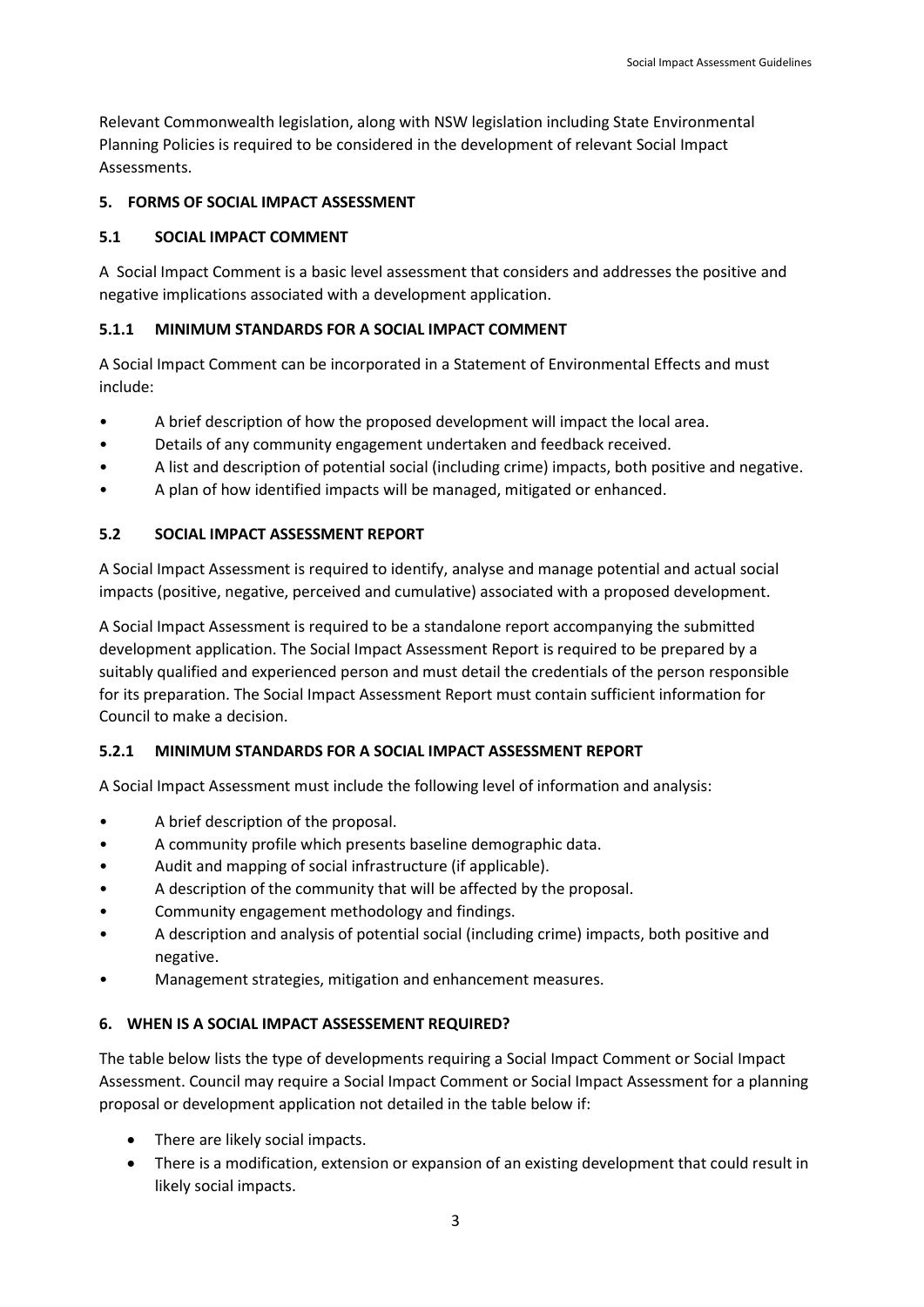- There is a perceived conflict between the proposal and its locality.
- It is anticipated the proposal will generate significant public objection.

<span id="page-3-0"></span>Table 1: Development Type and Social Impact Assessment Form

| <b>Development Type</b>                                                                          | <b>Social</b><br>Impact | <b>Social</b><br>Impact |  |
|--------------------------------------------------------------------------------------------------|-------------------------|-------------------------|--|
|                                                                                                  | <b>Comment</b>          | <b>Assessment</b>       |  |
| <b>Dwellings and Accommodation</b>                                                               |                         |                         |  |
| Affordable rental housing* (either new or proposed removal) including boarding houses,           |                         |                         |  |
| group homes and hostels that have the capacity to accommodate fewer than 20 people               |                         |                         |  |
| Affordable rental housing* (either new or proposed removal) including boarding houses,           |                         |                         |  |
| group homes and hostels that have the capacity to accommodate 20 or more people                  |                         |                         |  |
| Seniors' housing that has the capacity to accommodate fewer than 20 people                       | $\bullet$               |                         |  |
| Seniors' housing that has the capacity to accommodate 20 or more people                          |                         | $\bullet$               |  |
| Manufactured home estates, caravan parks and camping grounds of any size or capacity*            |                         |                         |  |
| Tourist and visitor accommodation that has the capacity to accommodate 50 or more people         |                         |                         |  |
| Social Infrastructure                                                                            |                         |                         |  |
| Centre-based child care facilities and educational establishments with fewer than 100 places     | $\bullet$               |                         |  |
| Centre-based child care facilities and educational establishments with 100 or more places        |                         | $\bullet$               |  |
| Health consulting rooms with three or fewer consulting rooms                                     | $\bullet$               |                         |  |
| Hospitals and health services facilities with four or more consulting rooms                      |                         | $\bullet$               |  |
| Correctional centres of any size or capacity                                                     |                         |                         |  |
| Recreation areas and recreation facilities (indoor and outdoor) of any size or capacity*         | $\bullet$               |                         |  |
| Community facilities and information and education facilities of any size or capacity            |                         |                         |  |
| Entertainment facilities, function centres and recreation facilities (major) that have the       |                         |                         |  |
| capacity to hold 1000 or more people*                                                            |                         |                         |  |
| <b>Commercial and Industrial</b>                                                                 |                         |                         |  |
| New commercial premises with an estimated cost of development of \$5 million or more*            |                         |                         |  |
| New specialised retail premises with an estimated cost of development of \$5 million or<br>more* |                         |                         |  |
| New industrial premises with an estimated cost of development of \$5 million or more             |                         |                         |  |
| Food and drink premises and shops trading between 12.00am and 5.00am*                            |                         |                         |  |
| Service stations and highway service centres trading between 12.00am and 5.00am*                 |                         |                         |  |
| New licensed premises (cellar doors, hotels, registered clubs, pubs, small bars, packaged        |                         |                         |  |
| liquor outlets) of any size or capacity*                                                         |                         |                         |  |
| Extension of licensed premises trading hours past 12.00am*                                       |                         |                         |  |
| Other Development                                                                                |                         |                         |  |
| Restricted premises and sex services premises of any size or capacity*                           |                         | $\bullet$               |  |
| Temporary events with an expected attendance of 5000 or more people*                             | $\bullet$               |                         |  |
| Amusement centres of any size or capacity*                                                       |                         |                         |  |
| Cemeteries and crematoriums of any size or capacity                                              |                         |                         |  |
| Self-storage units of any size or capacity                                                       | $\bullet$               |                         |  |
| Places of public worship of any size or capacity                                                 | $\bullet$               |                         |  |

\*development types that also require a Crime Prevention through Environmental Design (CPTED) Assessment Report. CPTED Assessment Reports should be undertaken in accordance with Cessnock City Council Crime Prevention Through Environmental Design Guidelines.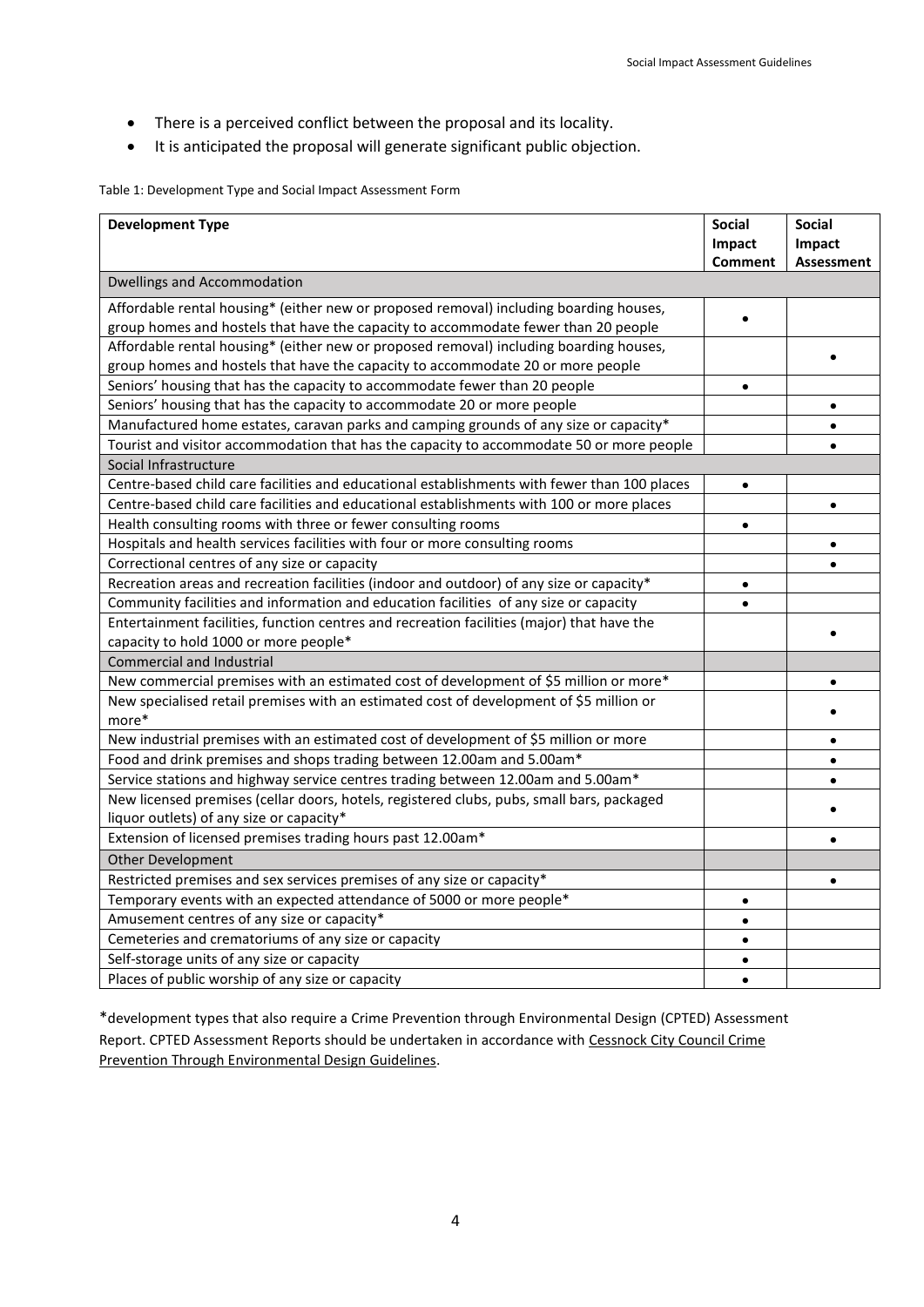#### <span id="page-4-0"></span>**7. ELEMENTS OF SOCIAL IMPACT ASSESSMENT REPORTS**

#### <span id="page-4-1"></span>**7.1 COMMUNITY PROFILE**

Community profiling assists in understanding the community in which the proposed development is located. A community profile can include:

- Population data.
- Any relevant characteristics of the population including age distribution, health profile, levels of disadvantage and housing, employment or education outcomes.
- Crime data and trends.
- An estimated size of the intended population or user group.
- Audit and mapping of social infrastructure (if applicable).

The social baseline data presents the social context without the proposed development. It becomes a benchmark against which impacts can be predicted or analysed.

A community profile should include an estimated size of the intended population or user group associated with the proposed development and any foreseeable changes to the social baseline resulting from the proposed development.

If the proposed development is residential, social or commercial infrastructure and the intended population or user group will likely place an increased demand on existing services, an audit and mapping of social infrastructure should be undertaken.

Social infrastructure is comprised of the facilities, spaces, services and networks that support the quality of life and wellbeing of our communities<sup>2</sup>. Social infrastructure can include community, cultural, education, recreation, health, emergency and public transport services.

An audit should list available social infrastructure and map its distance from the proposed development. Any foreseeable need for social infrastructure expansion or adaption to service the intended population or users should be identified in the Social Impact Assessment Report.

### <span id="page-4-2"></span>**7.2 COMMUNITY ENGAGEMENT**

 $\overline{\phantom{a}}$ 

Community engagement is a process of involving people that are affected by or interested in a decision. It enables good governance, problem solving and decisions that are balanced and informed, resulting in better outcomes. It supports transparency, builds trust in the decision making process and an understanding of decisions<sup>3</sup>.

Communities that could be affected as result of a development have an important role in identifying potential social impacts and explaining how these impacts may be experienced. It is important that community engagement is meaningful and undertaken early enough in the planning process that responses can be planned for or implemented prior to lodgement of the Development Application. The purpose of community engagement is not to gain consent from the affected community but to provide an opportunity to identify potential and actual social impacts associated with the proposal.

Individuals and groups who could be affected by a proposed development include:

<sup>2</sup> Australian Government (2019) Australian Infrastructure Audit 2019 – Social Infrastructure

<sup>&</sup>lt;sup>3</sup> Cessnock City Council (2020) Community Engagement Strategy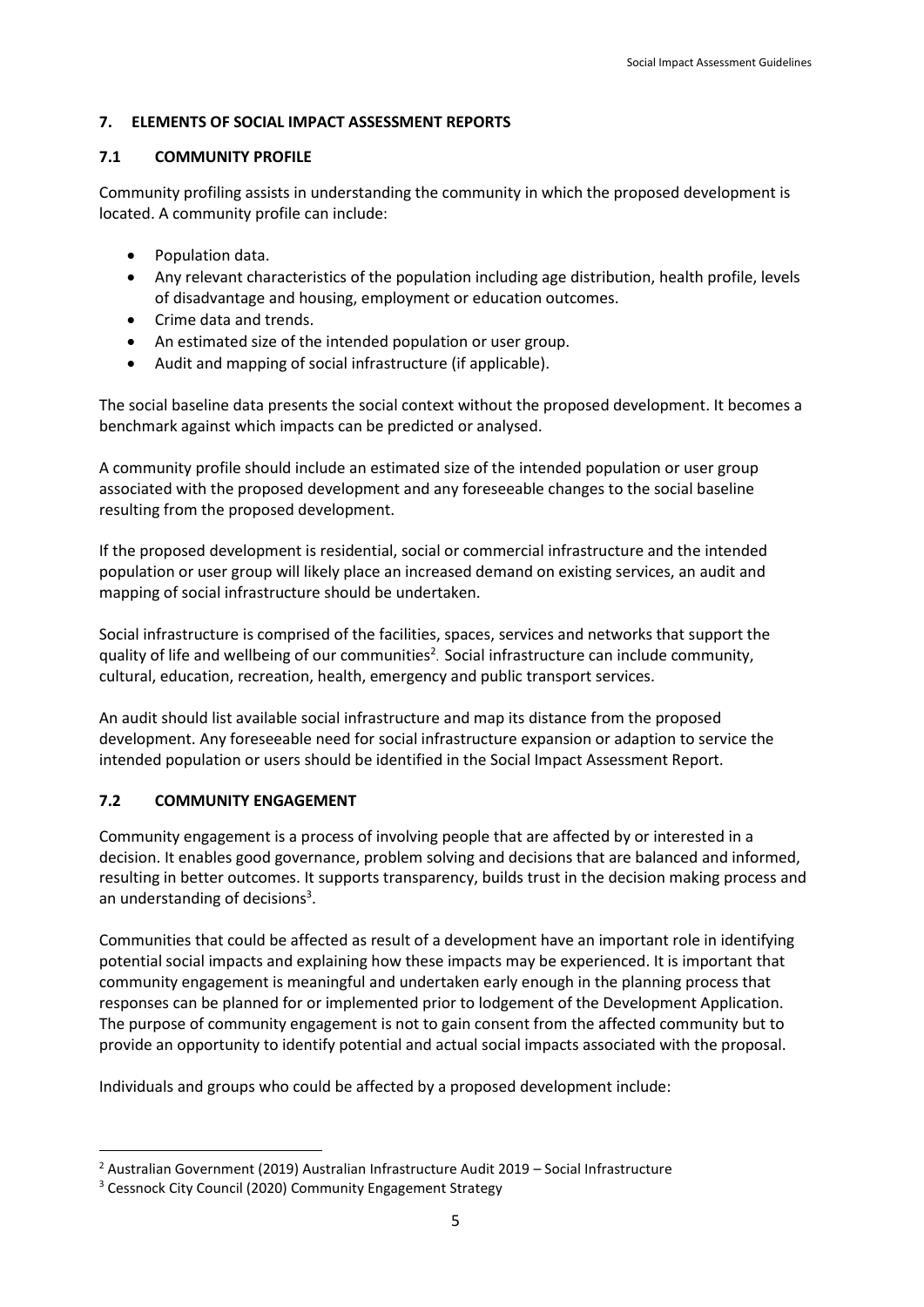- a. Those who live or work near the development.
- b. Those who will hear, smell or see the development or its impacts.
- c. Those who have an interest in or are likely to be affected by the development, but may not live in close proximity (for example: traditional owners, service providers, local committees and community groups).
- d. Those who may normally use the land/space where the development is to be located.

If a development proposal requires submission of a Social Impact Assessment in conjunction with a development application, Council requires some form of community engagement with the affected community to be carried out during preparation of the Social Impact Assessment. The level of engagement required will depend on the proposal, i.e. the more significant the potential social impacts, the greater the engagement requirements.

Community engagement methods can vary but must encourage active contribution from the affected community. The demographic makeup of the affected community must be considered when designing community engagement tools, and information must be presented in a format that can be clearly understood. Providing multiple methods for individuals to provide feedback is encouraged.

The community engagement methodology and engagement findings must be detailed in the Social Impact Assessment Report and include:

- A list of the individuals and groups that were invited to participate in consultation.
- A list of the individuals and groups that participated in consultation.
- The consultation methods used and the options presented to individuals and groups for providing feedback.
- Copies of any surveys, letters or flyers used during community engagement.
- The social impacts identified by individuals and groups through consultation.

#### <span id="page-5-0"></span>**7.3 POTENTIAL SOCIAL IMPACTS**

A Social Impact Assessment Report must identify and provide an analysis for both the positive and negative social impacts associated with the planning proposal or proposed development. The identified social impacts should be informed by an evidence based approach that considers community profile data and trends, relevant comparative studies or literature, and community engagement findings.

The analysis should consider the nature and extent of potential social impacts against the social baseline data presented in the community profile.

Social impacts can be experienced outside of the immediate vicinity of the development site and can be direct and indirect, long term and short term, positive, negative and cumulative. Social impacts can affect different sections of the community in different ways. If it is likely that particular groups or individuals will be advantaged or disadvantaged as a result of the planning proposal or proposed development, it should be identified in the Social Impact Assessment Report.

Individuals and groups may perceive that there are potential social impacts or risks associated with a planning proposal or proposed development (for example: health, environmental, safety and crime impacts). These perceived impacts should be considered as valid social impacts that require management or mitigation.

The following categories can be used to assist in identifying potential social impacts: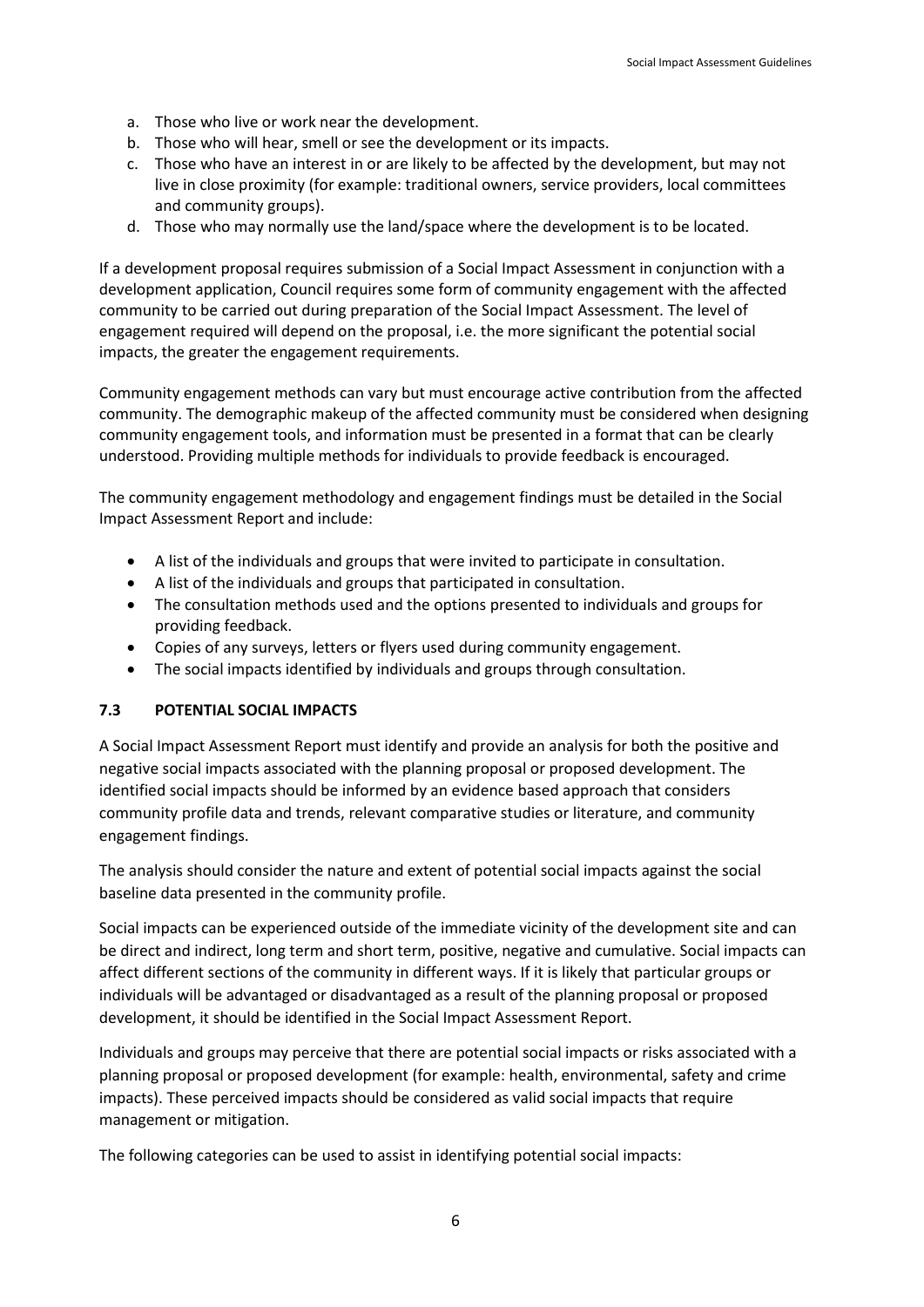- **Way of life**, including how people live, how they get around, how they work, how they play, and how they interact each day.
- **Community**, including composition, cohesion, character, how the community functions and people's sense of place.
- **Accessibility**, including how people access and use infrastructure, services and facilities, whether provided by a public, private or not-for-profit organisation.
- **Culture**, both Aboriginal and non-Aboriginal, including shared beliefs, customs, values and stories, and connections to Country, land, waterways, places and buildings.
- **Health and wellbeing**, including physical and mental health especially for people vulnerable to social exclusion or substantial change, psychological stress resulting from financial or other pressures, and changes to public health overall.
- **Surroundings**, including ecosystem services such as shade, pollution control, and erosion control, public safety and security, access to and use of the natural and built environment, and aesthetic value and amenity.
- **Livelihoods**, including people's capacity to sustain themselves through employment or business, whether they experience personal breach or disadvantage, and the distributive equity of impacts and benefits.
- **Decision-making systems**, particularly whether people experience procedural fairness, can make informed decisions, can meaningfully influence decisions, and can access complaint, remedy and grievance mechanisms<sup>4</sup>.

## <span id="page-6-0"></span>**7.4 MANAGEMENT STRATEGIES, MITIGATION AND ENHANCEMENT MEASURES**

The Social Impact Assessment Report must propose measures that manage and mitigate the negative social impacts and enhance the positive social impacts that have been identified through the assessment process. The report must detail any project refinements or approaches that will be undertaken in response to actual and perceived social impacts prior to the planning proposal being implemented.

Some social impacts will be need to be managed after development consent is granted and appropriate management strategies will need to be developed to ensure social impacts are managed over the life of the project. If ongoing management strategies are proposed, supporting documents are required to be submitted that demonstrate how strategies will be managed operationally. Supporting documents could include Plans of Management, Complaints Procedures, Community Engagement Plans, Memoranda of Understanding or support letters.

Council requires Crime Prevention through Environmental Design (CPTED) Assessment Reports for developments that carry an increased crime risk, as detailed in Table 1: Development Type and Social Impact Assessment Form. However, CPTED Principles should be considered in the planning and design of all development. CPTED treatments, measures and strategies should be considered as management and mitigation measures when addressing potential social, safety and crime impacts for development types that don't require a formal CPTED Assessment Report. Further guidance on CPTED can be found in <Cessnock City Council Crime Prevention Through Environmental Design Guidelines>.

# <span id="page-6-1"></span>**8. THE ROLE OF COUNCIL IN THE SOCIAL IMPACT ASSESSMENT PROCESS**

 $\overline{\phantom{a}}$ 

<sup>4</sup> NSW Department of Planning, Industry and Environment (2021) Social Impact Assessment Guideline for State Significant Projects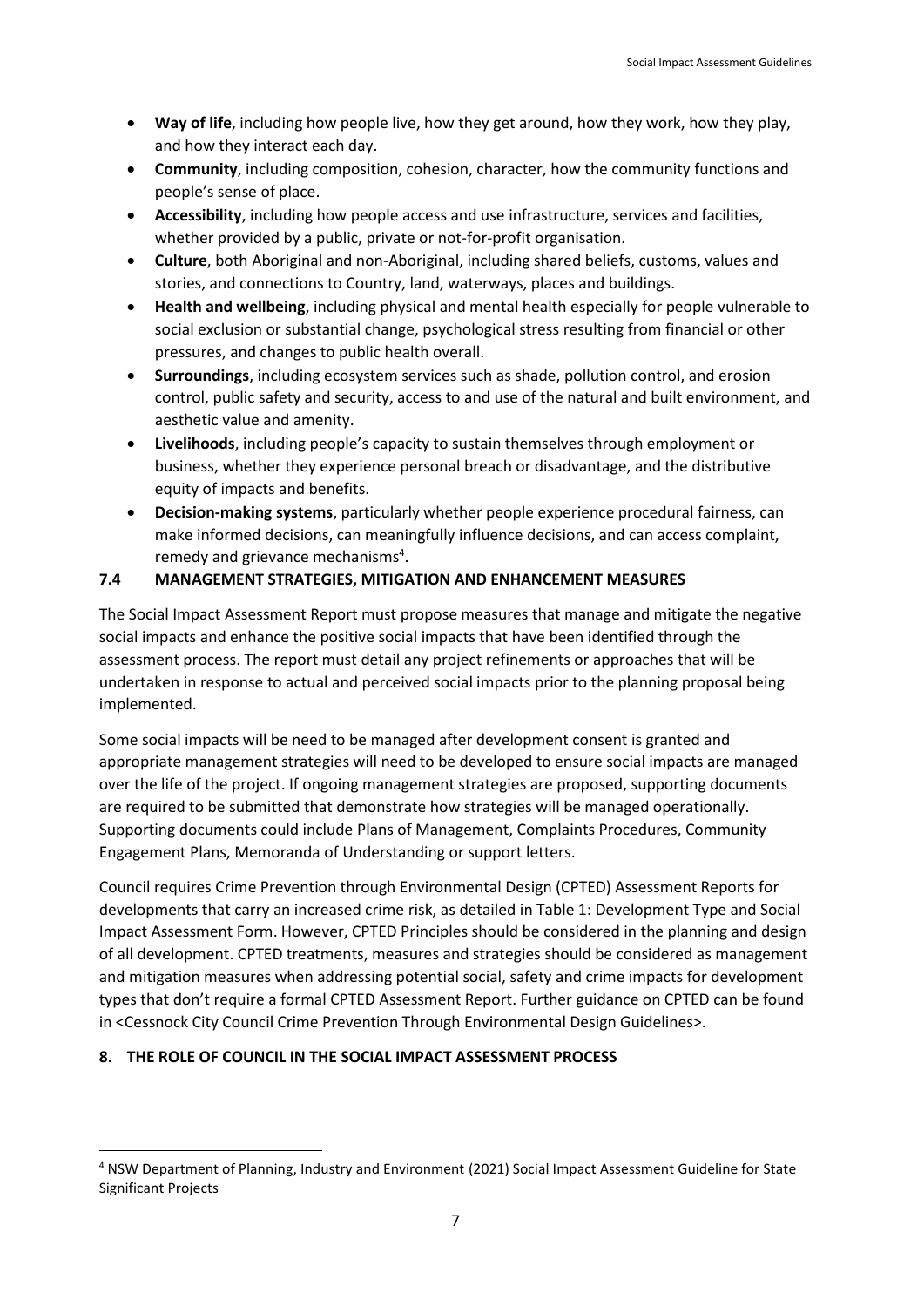Council staff will review the submitted documents and consider the following aspects in the assessment of planning proposals and development applications:

- Whether the Social Impact Comment or Social Impact Assessment meets the requirements and minimum standards outlined in these guidelines.
- The validity of data and research presented.
- Whether the community engagement was sufficient and equitable.
- Whether social impacts have been adequately identified and analysed.
- Whether the mitigation and monitoring measures are appropriate.
- Whether the proposed development supports positive social outcomes for the community.
- Any recommended conditions of consent.

### <span id="page-7-0"></span>**9. DATA SOURCES**

| <b>Source</b>                                        | <b>Type of Data Available</b>                                |  |
|------------------------------------------------------|--------------------------------------------------------------|--|
| Cessnock Local Government Area                       |                                                              |  |
| <b>Cessnock City Community Profile</b>               | Population data, demographic statistics and mapping          |  |
| www.profile.id.com.au/cessnock                       |                                                              |  |
| <b>Cessnock City Economic Profile</b>                | <b>Employment and business data</b>                          |  |
| app.remplan.com.au/cessnock/economy                  |                                                              |  |
| <b>Cessnock City Council Population Forecast</b>     | Population forecasts and mapping including age structure     |  |
| www.forecast.id.com.au/cessnock                      | and household types                                          |  |
| <b>Community Directory</b>                           | Listing of community services, organisations and groups      |  |
| https://www.cessnock.nsw.gov.au/Residents/Community- |                                                              |  |
| services-support/Community-Directory                 |                                                              |  |
| Cessnock City Council website                        | Reports, publications and strategic documents                |  |
| www.cessnock.nsw.gov.au                              |                                                              |  |
| <b>NSW Government</b>                                |                                                              |  |
| NSW Bureau of Crime Statistics and Research          | Crime statistics, mapping and trend analysis                 |  |
| www.bocsar.nsw.gov.au                                |                                                              |  |
| <b>NSW Health</b>                                    | Emergency department performance, alcohol and other          |  |
| www.health.nsw.gov.au                                | drugs, chronic disease and mental health statistics          |  |
| Department of Communities and Justice                | Domestic and Family Violence, Social Housing, Homelessness,  |  |
| www.facs.nsw.gov.au                                  | Employment and Income, Health and Safety statistics          |  |
| <b>NSW Department of Education</b>                   | Enrolment numbers, student diversity, attendance data        |  |
| www.education.nsw.gov.au                             |                                                              |  |
| <b>NSW Fair Trading</b>                              | Compliance and enforcement and rental bond lodgement         |  |
| www.fairtrading.nsw.gov.au                           | data                                                         |  |
| <b>Transport for NSW</b>                             | Journey to work and mode of transport data, public transport |  |
| www.transport.nsw.gov.au                             | networks                                                     |  |
| NSW Department of Planning, Industry and Environment | Population projections, demographic trend analysis,          |  |
| www.planning.nsw.gov.au                              | employment lands, housing data and market analysis           |  |
| <b>Destination NSW</b>                               | Visitor profiles and tourist expenditure data                |  |
| www.destinationnsw.com.au                            |                                                              |  |
| <b>NSW Valuer General</b>                            | Land values and property sales                               |  |
| www.valuergeneral.nsw.gov.au                         |                                                              |  |
| Commonwealth Government                              |                                                              |  |
| <b>Australian Bureau of Statistics</b>               | Census data, economic, labour, industry, social and health   |  |
| www.abs.gov.au                                       | statistics                                                   |  |
| Services Australia                                   | Centrelink, Medicare and child support statistics            |  |
| www.servicesaustralia.gov.au                         |                                                              |  |
| Labour Market Information Portal                     | Employment and labour force mapping and statistics           |  |
| Imip.gov.au                                          |                                                              |  |